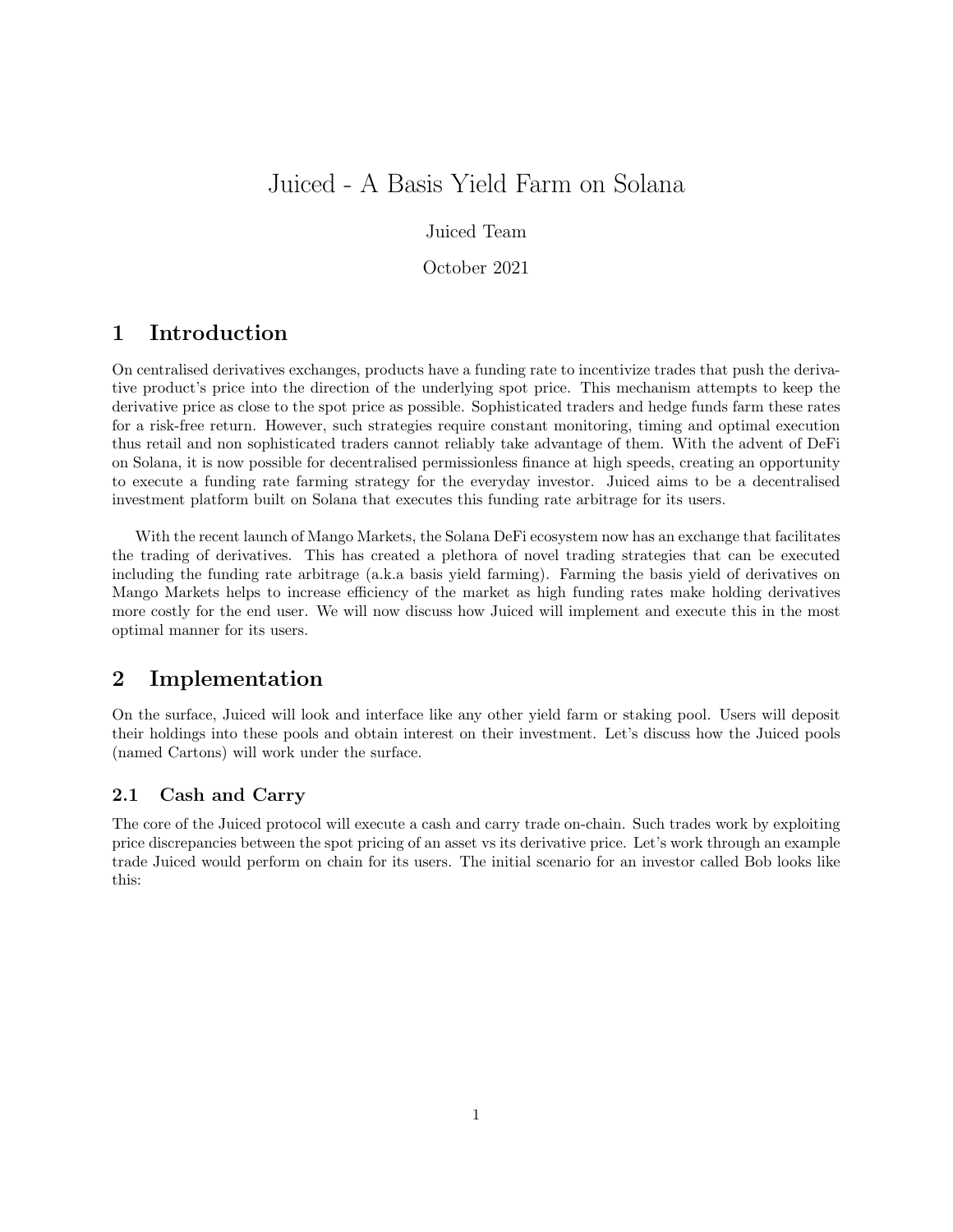

Figure 1: Flow diagram for a user depositing a stablecoin into the Juiced SOL carton

- SOL-USD perpetual swap on Mango markets is priced at 150 USD and is paying an annualised funding rate of 30% (i.e. short position holders earn this rate). Note: this funding rate is for the purposes of example only
- SOL-USD spot is also trading at 150 USD.
- Bob currently has 1500 USDC staked in a stablecoin farm earning 10% APR but has decided to deposit it in Juiced as he would like juicier yields.

Once the USD is deposited into the SOL Juiced Carton the following would take place.

- Juiced converts the user funds to SOL, the user then has 10 SOL.
- The Juiced contract deposits the 10 SOL into a Mango markets account to use as collateral on the exchange.
- Using the SOL collateral, Juiced shorts 10 SOL-USD perpetual swaps.
- As the funding rate is collected the Juiced protocol auto-compounds it back into the strategy

Since Bob has a Long spot positions and Short derivatives position of the same notional value of the same asset, their overall portfolio position is delta neutral, meaning the portfolio value does not change even if the SOL-USD price does. For example if SOL-USD goes up to 200 USD, the users Long spot position of 10 SOL would now be in a profit of  $500 \text{ USD} = [(200 - 150) * 10] \text{ USD}$ , whilst their Short perpetual swaps position would be in a loss of  $500 \text{ USD} = [(150 - 200) * 10] * -1$ . Therefore as Bob's portfolio value is fixed in USD as soon as they deposit funds into the Juiced carton, the only yield they will accumulate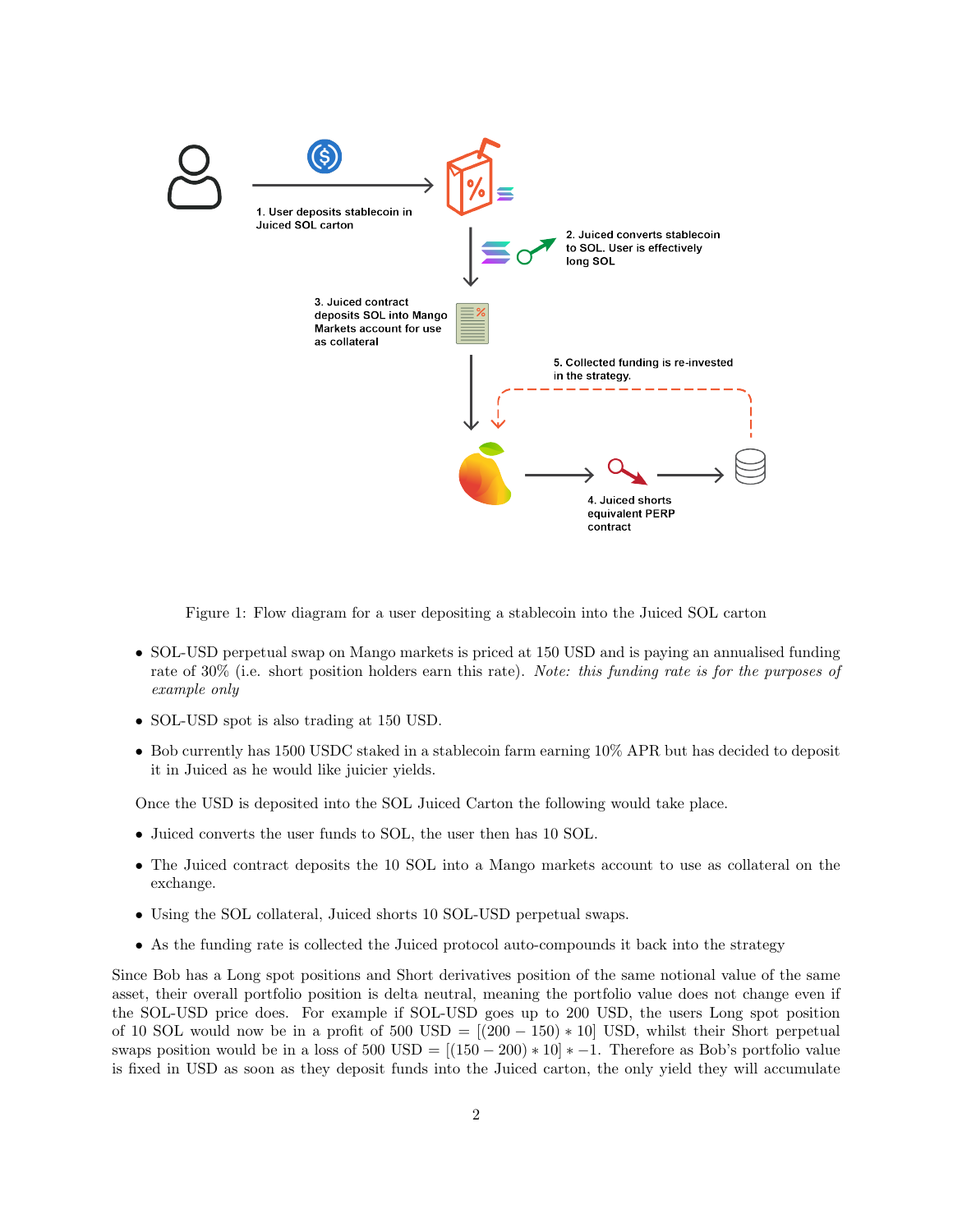is the funding rate which is annualised at 30% APR, three times greater than the original stablecoin farm rate.

A discerning reader at this point might question why they need a protocol like Juiced to automate this for them when they could simply execute this trade themselves directly. However this isn't as trivial as it seems in the simplified example above. The following issues may occur:

- Depending on how the derivative is margined, the user may have to maintain some USD balance.
- The user may implicitly borrow the settlement currency to make up for losses in the derivative.
- The leverage can change depending on how the exchange has collateralized the users position.

In the given example where SOL increases in value to 200 USD, the user would incur a USD borrow of 500 USD from their loss in the derivative. This would incur a borrow cost and increase leverage, meaning the protocol may have to adjust the position. Juiced provides automates the management to handle such scenarios so that users can deposit funds into it just like any other yield farm.

#### 2.2 Capital Rebalancing

Juiced can take the cash-and-carry trade even further to help users increase their gains. Since on-chain markets like Mango allow leverage, all of the capital does not need to be kept on the exchange itself. We can then put this excess capital in a yield farm to enhance the users returns. Following the cash-and-carry example,

- SOL-USD perpetual swap is paying funding at an annualised rate of 30%.
- The user sells 1 SOL-USD perpetual swap and buys 1 SOL as collateral.
- The user withdraws 0.8 SOL to a stable SOL farm yielding 20% APR, netting an additional 16% a year yield.
- The stability of the pool ensures that the user doesn't experience impermanent loss (which can actually be very much permanent).

The above trade requires a higher degree of active management of the positions - if one starts losing money on the perpetual, capital must rapidly be moved from the yield farm to the exchange to satisfy margin requirements. In addition to the above, Juiced will be able to automatically rebalance capital between various trades as rates and markets change. If on a particular day, the cash-and-carry-farm trade in SOL is returning less than in BTC, the Juiced protocol can rebalance funds from SOL to BTC until the rates equalise.

### 3 How Solana and Serum enabled Juiced

#### 3.1 Transaction Speed

In times of market stress, Juiced requires the ability to move capital from one location to another quickly and robustly. As a result of Solana's sub-second block times, Juiced will always be able to move capital to where it's required. It is not unheard of for coins to move multiple percent in a matter of minutes. In such times, chains tend to clog up and slow down to a point where transactions may take a matter of minutes to complete (without paying significant fees). If one were to try and build Juiced on a slower blockchain, their pools would be at serious risk of liquidation if transaction times were slow to the point of having to endure significant market movements whilst waiting for transactions to complete.